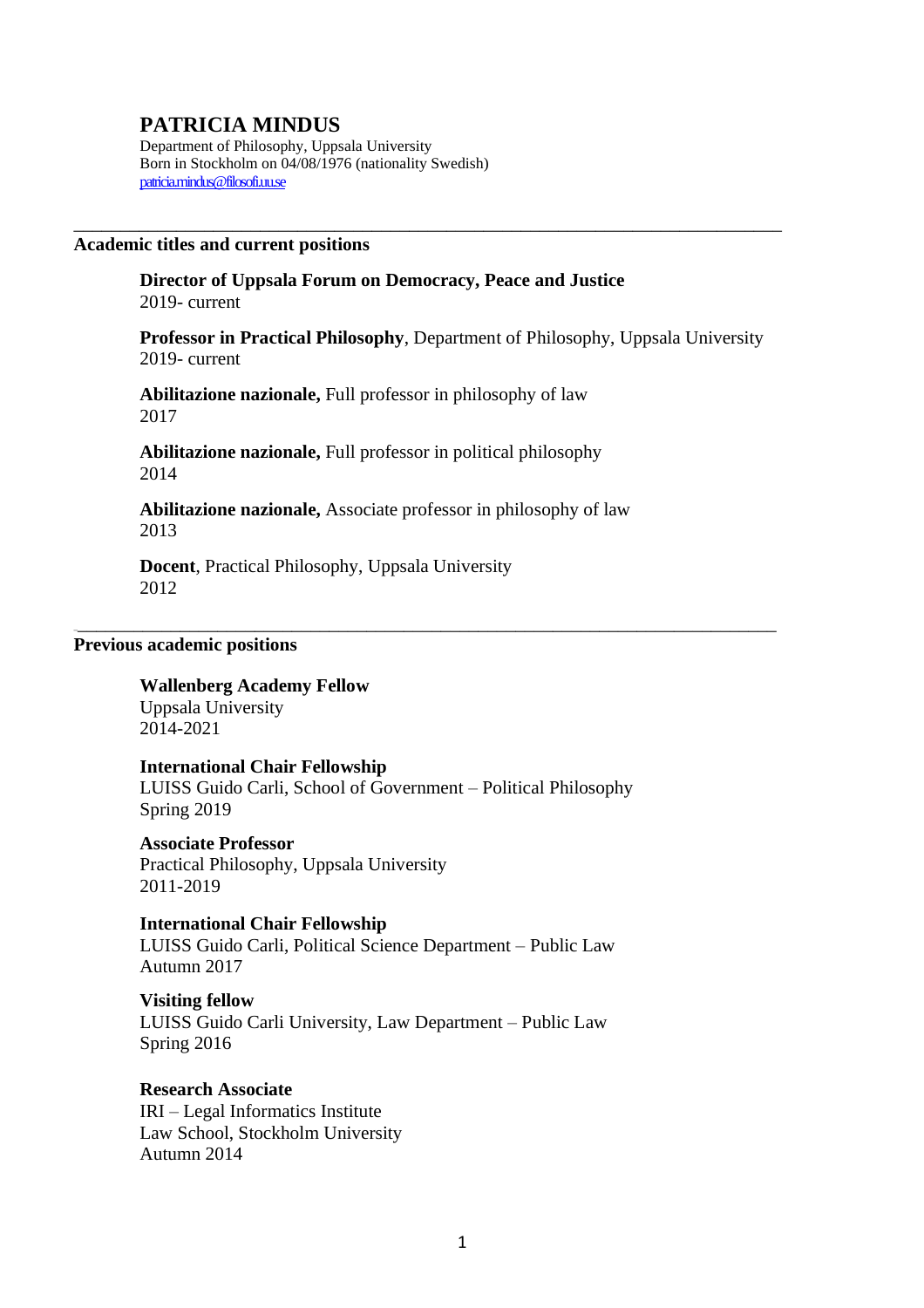**Visiting fellow** European University Institute, Law Department Spring 2014

**Visiting fellow** Glasgow University, Law School Spring 2013

**Visiting fellow** University of Girona, Catedra Cultura Juridica Spring 2010

**Research fellow** Department of Political Studies University of Turin 2006-2011

## **Assistant professor**

Department of Political Studies, University of Turin Political Theory 2003-11

### **Assistant professor**

Department of Political Science, University of Aosta Theory of Human Rights 2006-11

#### **Assistant professor**

Department of Economics, University of Bergamo History of Political Thought 2005-06

## **Academic Education**

**Wallenberg Foundation Mentorship Program** 2015-2020 Mentor: Kerstin Sahlin

**Advanced training program in academic management** Leadership for Women, Uppsala University 2012-14

**PhD in EU Studies**

Department of Political Studies University of Turin Dissertation: *Citizenship. The Debate, the Concept and the European Case* 2006

\_\_\_\_\_\_\_\_\_\_\_\_\_\_\_\_\_\_\_\_\_\_\_\_\_\_\_\_\_\_\_\_\_\_\_\_\_\_\_\_\_\_\_\_\_\_\_\_\_\_\_\_\_\_\_\_\_\_\_\_\_\_\_\_\_\_\_\_\_\_\_\_\_\_\_\_

### **Master/ DEA in Political Thought**

Sciences-Po, Paris, France 2002

## **MA in Political Philosophy**

Roma Tre University, Rome, Italy *Summa cum laude* 2000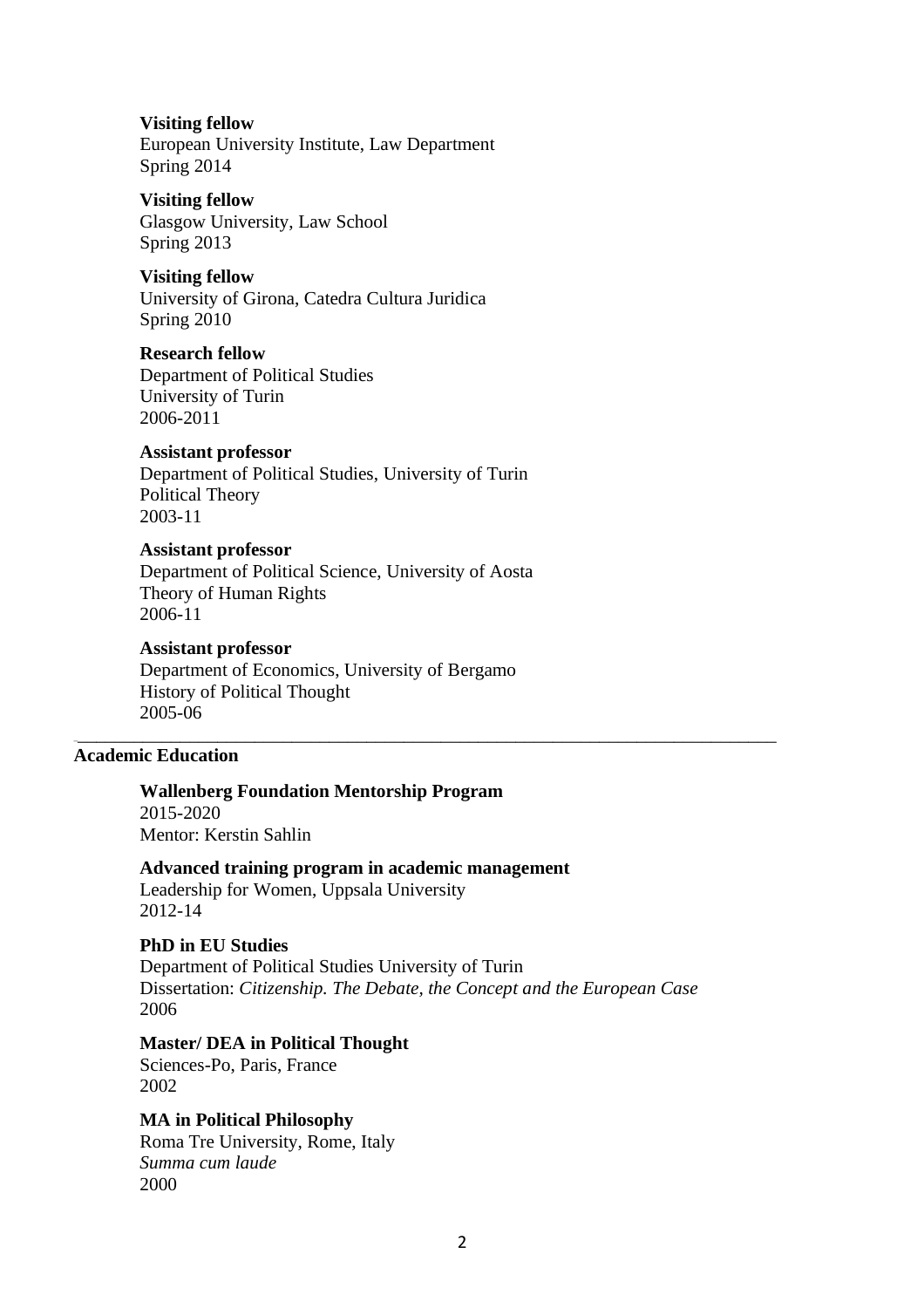## **Teaching**

- Practical Philosophy, Uppsala University
- Philosophy of Law, Masterclasses at the Department of Philosophy, Uppsala University (graduate)
- Democracy and Human Rights, Faculty of Law, Uppsala University

\_\_\_\_\_\_\_\_\_\_\_\_\_\_\_\_\_\_\_\_\_\_\_\_\_\_\_\_\_\_\_\_\_\_\_\_\_\_\_\_\_\_\_\_\_\_\_\_\_\_\_\_\_\_\_\_\_\_\_\_\_\_\_\_\_\_\_\_\_\_\_\_\_\_\_\_

- Fundamental Concepts in Law (postgraduate) & Global Legal Research and Information Management (GRiM) (graduate) at Law School, Stockholm University
- Jurisprudence, Ethics, Advanced Ethics at the Department of Philosophy, Uppsala University (all levels)
- Political Theory, Department of Political Science, Uppsala University (undergraduate level)
- EU Law & Public Law, Law School, Stockholm University (undergraduate)
- [modules of] Comparative constitutional law, Public Law, and History of Political Thought at LUISS Guido Carli (under-/graduate)

**Convenor of the Research Higher Seminar Series** in Jurisprudence at Uppsala 2015-

**Convenor of the Research reading group** in Philosophy of Law at Uppsala 2015-2017

## **Faculty member of the International Master Program**

[Global Rule of Law and Constitutional Democracy](http://istitutotarello.org/studyprograms/master/) Faculty of Law, University of Genova  $2011 - 2018$ 

Nominated for Uppsala University pedagogical prize 2012 Awarded the teacher-of-the-year prize at Abbey School, Torino 2010

\_\_\_\_\_\_\_\_\_\_\_\_\_\_\_\_\_\_\_\_\_\_\_\_\_\_\_\_\_\_\_\_\_\_\_\_\_\_\_\_\_\_\_\_\_\_\_\_\_\_\_\_\_\_\_\_\_\_\_\_\_\_\_\_\_\_\_\_\_\_\_\_\_\_\_\_

#### **PhD Supervision**

2017-current Anni Kolehmainen (co-supervision with Anna Cornell Jonsson) 2017-current Oda Tvedt (co-supervision with Pauliina Remes) 2016-current Tommaso Braida (co-supervision with Mauro Barberis) 2016-current Elena Prats (co-supervision with J.J. Moreso) 2015-2021 Guilherme Marques Pedro (co-supervision with Gregor Noll) 2015-2019 Francesca Asta (co-supervision with Enrica Rigo) 2015-2018 Sebastian Reyes Molina (co-supervision with Christian Dahlman) 2014-2018 Emily Diab (co-supervision with Rebecca Stern) 2012-2019 Emil Andersson (co-supervision with Folke Tersman) 2008-2011 Massimo Cuono (co-supervision with Michelangelo Bovero)

## **Post-docs/Research Assistants/Fellows on Projects**

- 2021-22: Jasmina Nedevska
- 2021 (VT): Olena Markstedt (fo. ass)
- 2017-2019; 2019-2022 Jonas Hultin Rosenberg
- 2017-2019; 2019-2022 Johan Wejryd
- 2019-2020 Mattias Vesterlund (fo. ass)
- 2014-2015 Nils Säfström (fo. ass.)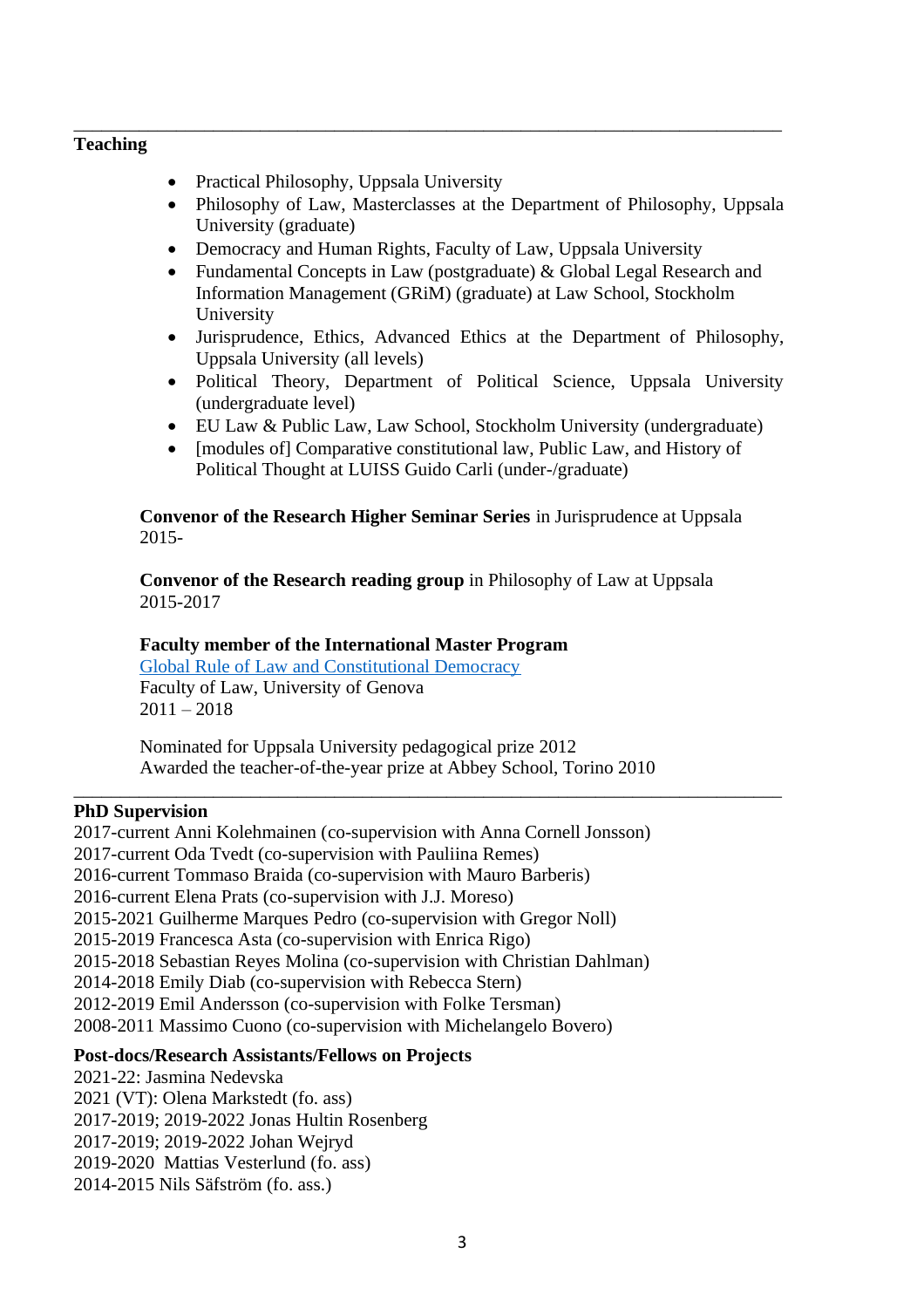## **Research projects**

My research is mainly in legal and political theory.

## **1. Citizenship and migration studies, in relation to rule of law practices**

\_\_\_\_\_\_\_\_\_\_\_\_\_\_\_\_\_\_\_\_\_\_\_\_\_\_\_\_\_\_\_\_\_\_\_\_\_\_\_\_\_\_\_\_\_\_\_\_\_\_\_\_\_\_\_\_\_\_\_\_\_\_\_\_\_\_\_\_\_\_\_\_\_\_\_\_

As [Wallenberg Academy fellow](http://www.wallenbergacademyfellows.se/en/List-of-scientists/Patricia-Mindus/) I looked at how European migration routes live up to the rule of law in the project [CIVIS SUM.](http://civissum.eu/) As PI, I obtained funding for the project 2019-2023 [Contributivism,](https://www.crs.uu.se/research/contributivism/) funded by Swedish Research Council, now led by Anna-Sara Lind. I have also directed the interdisciplinary project [Exploring Citizenship](http://www.filosofi.uu.se/research/research-projects/exploring-citizenship/?languageId=1) (2017-2019) financed by the SSH Area of Uppsala University, on the attitudes of citizens towards non-national voting. I was previously PI of the project [Arbitrary Law-making in Today's Citizenship](http://www.filosofi.uu.se/forskning/Projekt/arbitrary-law-making/)  [and Border Control Policies](http://www.filosofi.uu.se/forskning/Projekt/arbitrary-law-making/) funded by Vetenskapsrådet (2013-2017). A presentation in Swedish is available [here](http://www.ur.se/Produkter/178695-UR-Samtiden-Folkvandringar-da-och-nu-Medborgarskap-i-migrationstider) and in English [here](https://www.youtube.com/watch?v=yboQmqkkEUE)

## **2. Democracy, ICTs, political change in the digital age and freedom of speech**

I co-directed the transdisciplinary research program [KUSKO](http://www.histfilfak.uu.se/kusko/) (2012-2014) on communication and organization of knowledge production 1800-2020, funded by the University of Uppsala, Faculty of Humanities. As research associate at the Stockholm University Institute for Legal informatics (IRI), I have developed research on Internet & Society within the framework of the international collaboration Network of Centers, together with i.e. Nexa Center Politecnico di Torino, Oxford Internet Institute, EUI and the Berkman Center at Harvard. I have written about digital democracy and more recently about Internet governance (a presentation [here\)](http://media.medfarm.uu.se/play/kanal/226/video/4423) and organized an international conference on Public Domain [\(video\)](http://media.medfarm.uu.se/play/kanal/226) in 2014.

## **3. Legal realism and the concept of justice**

I have written extensively on legal realism, e.g. the award-winning monograph *A Real Mind* on Axel Hägerström (2009), and some work on the history of the concept of justice. As President of the Swedish sectio[n IVR,](http://www.ivr2003.net/bologna/) I promote research in Legal Theory, Jurisprudence, Philosophy of Law in Sweden.

## **Funding ID**

Since 2003, I have taken part in national and international research projects, as team-member and PI.

\_\_\_\_\_\_\_\_\_\_\_\_\_\_\_\_\_\_\_\_\_\_\_\_\_\_\_\_\_\_\_\_\_\_\_\_\_\_\_\_\_\_\_\_\_\_\_\_\_\_\_\_\_\_\_\_\_\_\_\_\_\_\_\_\_\_\_\_\_\_\_\_\_\_\_\_

## **Grants as PI**

- Constitutional Design and Population Design, from Knut & Alice Wallenberg 2021-23 (1M SEK/0.1 M EUR)
- [Contributivism:](https://www.crs.uu.se/research/contributivism/) On Practices, Debates and Attitudes About Grounding Democratic Inclusion on Economic Contributions, (6M SEK/0.6 million EUR) from Vetenskapsrådet 2019-2022 (the current PI is [Anna-Sara Lind\)](https://www.filosofi.uu.se/research/research-projects/contributivism/#anchor-753718)
- Uppsala University Scientific Area SSH 2017-2019 Exploring Citizenship (2M SEK)

Wallenberg Academy Fellowship 2014-2021 – Do routes to [citizenship](http://www.wallenbergacademyfellows.se/en/List-of-scientists/Patricia-Mindus/) in the EU live up to the rule of [law?](http://www.wallenbergacademyfellows.se/en/List-of-scientists/Patricia-Mindus/) (15M SEK/1.6M EUR)

Grant International Chair LUISS Guido Carli 2017-2018 (5.000 EUR)

Forum for Democracy, Peace & Justice Visiting Fellowship 2016 (40,000SEK)

- Arbitrary Law-making in Today's Citizenship and Border Control Policies (1,8M SEK) from Vetenskapsrådet 2013-2016
- KUSKO: Knowledge societies Communication and organization (3M SEK) from Uppsala University 2011-2013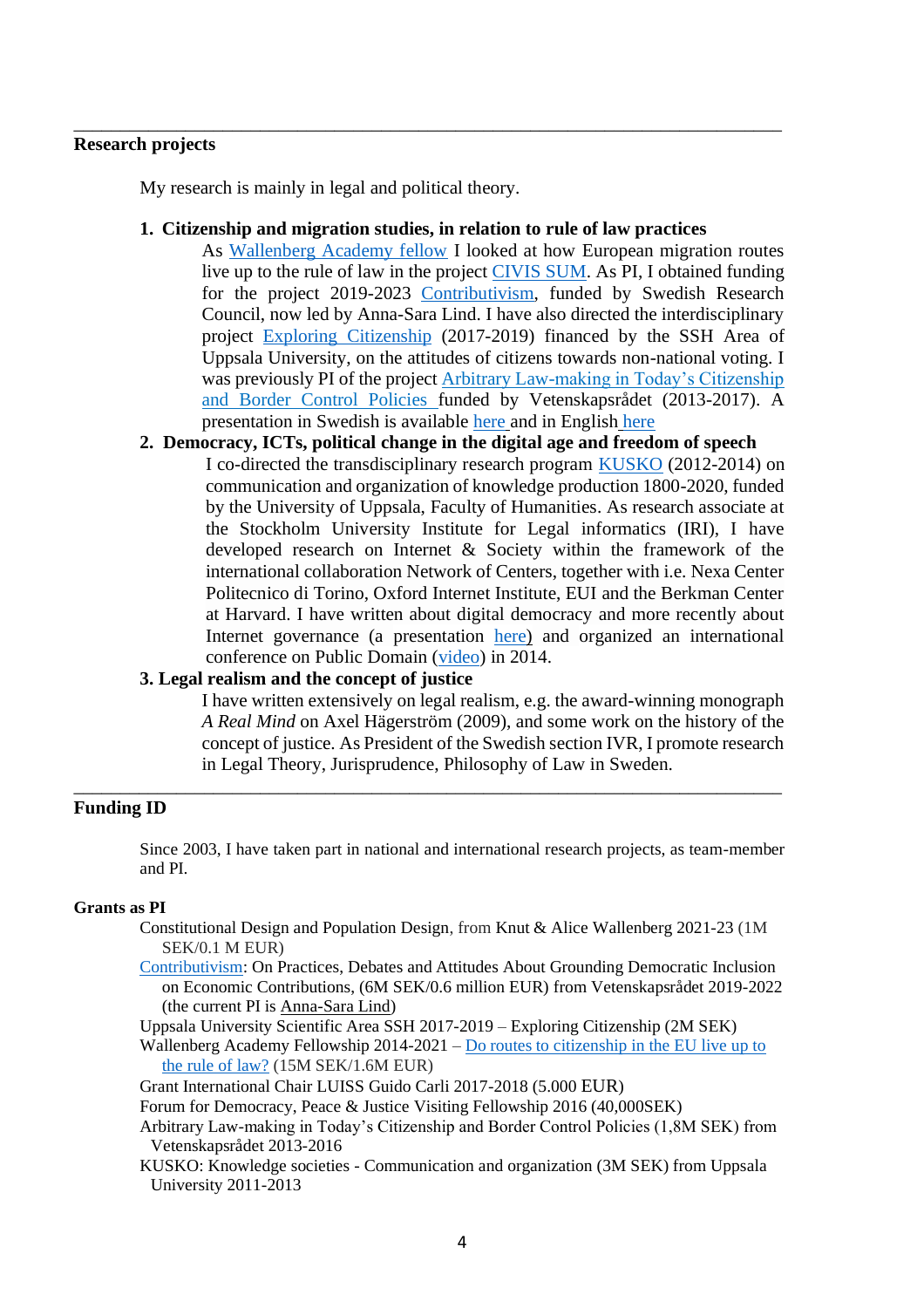- Roman Conceptions of Justice (7,500 EUR) Hagendahls Minnesfond & Rausing Foundation 2013-2014
- Public Domain and Democracy in the Digital Age (120,000 SEK) from Cassel Foundation, SALT & Uppsala University 2014-2015

Planeringsbidrag ERC StG (55,000SEK) Uppsala University 2014

European Citizenship: Twenty Years On (156,000 SEK) from Vetenskapsrådet 2012-2014

European Citizenship: Twenty Years On publication costs for ensuing volume (27,000 SEK) from Fornanders Fond LU 2012-2013

Citizenship: Comparative Research on Swedish and EU law (70,000 SEK) from Cassel Foundation Stockholm University 2012-2014

- European Citizenship: Twenty Years On (International Congress, complementary costs) (120,000 SEK) from Peace and Democracy Forum Uppsala and Wenner-Gren Foundations
- European Citizenship: Twenty Years On (35,000 SEK) Scandinavian Network for Studies on EU Law (snef.se) 2012-2013

Postdoc research grant Forms of exclusions – legal, political and social exclusionary practices involving migrants in the EU (36,000 EUR) from Regione Piemonte 2009-2011

Postdoc research grant Citizenship Education in the  $EU - A$  Comparative Study (36,000) EUR) University of Turin 2007-09

History of the  $EU - A$  Hypertextual Reconstruction (6,000 EUR) from IRRE (Istituto Regionale di Ricerca Educativa del Piemonte) 2003-2004

Democracy and élites. Theoretical Models and Institutional Innovations (20,000 EUR) from Cassa di Risparmio di Torino, at Centro Farneti (Univ. di Torino) 2007

Teorie dell'identità collettiva (5 mil. LIT) from Dip. Filosofia, Roma Tre 2001-2003

#### **As team-member**

| Migration as a Legal and Political Process, CIRCUS UU (PI: Rebecca Stern) 2020-23           |
|---------------------------------------------------------------------------------------------|
| H2020 project EUCITZEN 'Academic Network to perform research services on issues             |
| pertaining to Citizenship of the Union rights and related policies' (scientific board) (PI: |
| Sergio Carrera, CEPS Bruxelles)                                                             |
| H2020 project GLOBUS 'Reconsidering European Contributions to Global Justice'               |
| (2.5 million EUR) (PI: Helen Sjursen, ARENA Oslo)                                           |
| PRIN <sup>1</sup> 2008 Democracy After Democracy                                            |
| PRIN 2005 Democracy to Come: Between Global Challenges and Particularistic Tendencies       |
| PRIN 2003 Globalization, War and Fundamental Rights                                         |
| PRIN 2001 Maestri del pensiero giuridico italiano nel XX secolo                             |
| The Many Faces of Federalism from Regione Valle d'Aosta 2010-11                             |
| Governance: Erosion or consolidation of democracy? from Regione Valle d'Aosta (2009-10)     |
| Ciencia y proceso judicial: prueba y atribución de responsabilidad from Ministerio de       |
| Education y Ciencia (Spain)                                                                 |
| . fallamahina                                                                               |

#### **Visiting fellowships**

|              | LUISS Guido Carli, School of Government                                              | 2017 & 2019 |
|--------------|--------------------------------------------------------------------------------------|-------------|
|              | LUISS Guido Carli, Department of Law                                                 | 2016        |
|              | Law School at University of Girona                                                   |             |
|              | Joint research program in collaboration with Jordi Ferrer, funded by Banco Santander | 2010        |
| <b>Other</b> |                                                                                      |             |
|              | Shortlisted for the Chair in Legal Theory at the EUI, Fiesole                        | 2016        |
|              | Ranked second for the Chair in Political Philosophy, University of Pavia             | 2016        |
|              | Ranked second for the Chair in Philosophy of Law at Roma Tre University              | 2017        |
|              | Garcia Maynez Lectures ITAM, Mexico City                                             | 2015        |
|              | Luisa Guzzo Foundation Prize                                                         |             |
|              | 7000 EUR Award received for the monograph A Real Mind                                | 2009        |
|              |                                                                                      |             |

<sup>&</sup>lt;sup>1</sup> PRIN is the name of the big projects sponsored by the Italian Ministry of Research and University that typically involve research groups in 5-10 universities.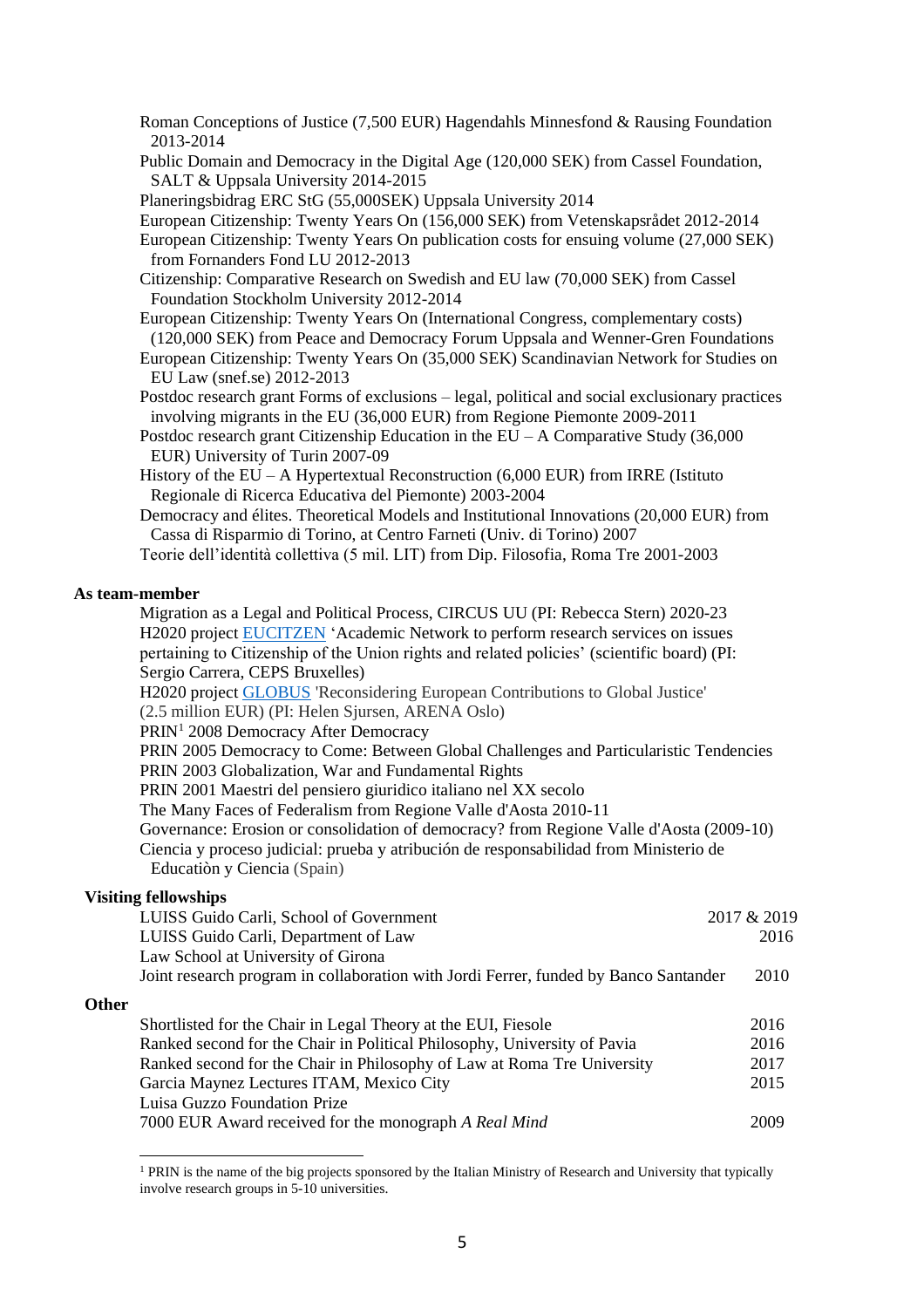## **Academic administration**

|                    | Styrelseledamot i Hugo Valentin Centrum, Uppsala Universitet                                                                                                                                                                                                                                                                                                                                                                                                              |                                                 | 2018-       |
|--------------------|---------------------------------------------------------------------------------------------------------------------------------------------------------------------------------------------------------------------------------------------------------------------------------------------------------------------------------------------------------------------------------------------------------------------------------------------------------------------------|-------------------------------------------------|-------------|
|                    | Ledamot i elektorsförsamlingen inom humanistiska-samhällsvetenskapliga<br>vetenskapsområdet                                                                                                                                                                                                                                                                                                                                                                               | 2013-16 (Suppleant); omvald (Ordinarie) 2016-19 |             |
|                    | Ledamot i Historiska-filosofiska Fakultetens kvalitetsutskott för forskning och<br>forskarutbildning                                                                                                                                                                                                                                                                                                                                                                      |                                                 | 2016-18     |
|                    | Ordförande i Historiska-filosofiska fakultetens arbetsgrupp för lika villkor<br>2012-14; omvald 2014-2016                                                                                                                                                                                                                                                                                                                                                                 |                                                 |             |
|                    | Ordinarie ledamot i valberedning för val av dekanus och fakultetsnämnd                                                                                                                                                                                                                                                                                                                                                                                                    |                                                 | 2013-14     |
|                    | Ordinarie ledamot i Filosofiska institutionens styrelse                                                                                                                                                                                                                                                                                                                                                                                                                   |                                                 | 2012-17     |
|                    | Skyddsombud vid Filosofiska institutionen                                                                                                                                                                                                                                                                                                                                                                                                                                 |                                                 | $2011 - 15$ |
|                    | Nominering elektorsreserv till VR:s val av styrelse                                                                                                                                                                                                                                                                                                                                                                                                                       |                                                 | 2013        |
|                    | Elektor av VR:s ämnesråd för humaniora och samhällsvetenskap<br>Region 1 (UU, HD, HiG, ÖrU, MdH)                                                                                                                                                                                                                                                                                                                                                                          |                                                 | 2018        |
|                    | Granskare VR beredningsgruppen Jämlika villkor                                                                                                                                                                                                                                                                                                                                                                                                                            |                                                 | 2018        |
|                    | Sakkunnighetsuppdrag<br>Tillsättning av lektorat i praktisk filosofi, Stockholms Universitet (2018)<br>Tillsättning av lektorat i rättsvetenskap, Örebro Universitet (2018)<br>Tillsättning av lektorat i rättsfilosofi, Universitat de Girona (Hunter Serra Program) (2017)<br>Tillsättning av lektorat i rättsvetenskap, Örebro Universitet (2015)<br>Tillsättning av lektorat i mänskliga rättigheter, Lunds Universitet (2013)                                        |                                                 |             |
|                    | Betygsnämndsledamot vid disputation<br>Otto Lindeborg, Uppsala Universitet Dnr UU HistFilFak 2018/-- (2018)<br>Olle Torpman, Stockholms Universitet Dnr SU FV 4.2.9-1260-16 (2016)<br>Michael Dubois, KTH Stockholm Dnr A-2014-1905 (2015)<br>Tor Freyr, Uppsala Universitet Dnr UU HistFilFak 2014/40 (2014)<br>Maria Svedberg, Stockholms Universitet Dnr SU FV-4.2.9-0467-14 (2014)<br>Katarina Bernt Rasmussen, Stockholms Universitet Dnr SU FV-4.2.9-2323-13 (2013) |                                                 |             |
|                    | Extern granskare vid slutseminarium/Viva panel<br>Thomas Sobrink Petersen (Doktoral), Roskilde University (2021-01-28)<br>Matija Zgur, Università di Palermo (2017-08-31)<br>Ellicka Sevelin, Lunds Universitet (2016-06-08)                                                                                                                                                                                                                                              |                                                 |             |
| <b>Memberships</b> |                                                                                                                                                                                                                                                                                                                                                                                                                                                                           |                                                 |             |

\_\_\_\_\_\_\_\_\_\_\_\_\_\_\_\_\_\_\_\_\_\_\_\_\_\_\_\_\_\_\_\_\_\_\_\_\_\_\_\_\_\_\_\_\_\_\_\_\_\_\_\_\_\_\_\_\_\_\_\_\_\_\_\_\_\_\_\_\_\_\_\_\_\_\_\_

President of IVR-Sweden *Internationale Vereinigung für Rechts und Sozialphilosophie* Elected April 2014

Research Associate at IRI Legal informatics Institute, Stockholm University Law School

Section Editor [IVR Encyclopedia](http://refworks.springer.com/mrw/index.php?id=6107) Springer Section: School of Legal Thought

Scientific Board Member ETHOS Observatory on Public Ethics, LUISS Guido Carli University

Member of the scientific board of the book series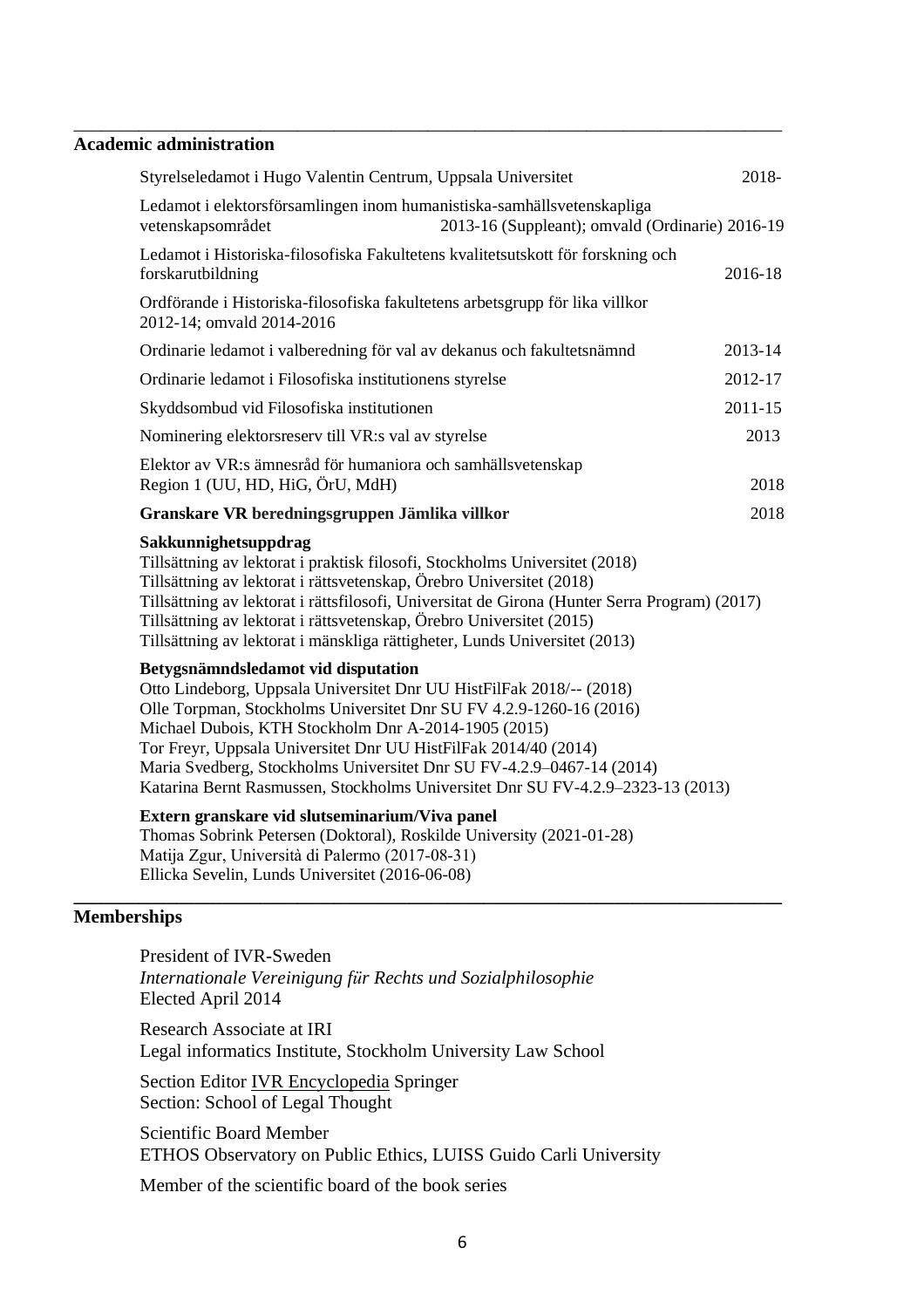[Law and Philosophy Library](http://www.springer.com/series/6210) (Springer)

Member of the scientific board of the journals [Theoria](http://onlinelibrary.wiley.com/journal/10.1111/(ISSN)1755-2567) (2016; re-elected 2020), [Phenomenology and Mind,](https://oaj.fupress.net/index.php/pam/index) [Isonomia,](http://www.isonomia.itam.mx/) [Theoretical](https://blogs.montclair.edu/tae/files/2010/11/TAE-Vol-1-Issue-1_Moral-Psychology.pdf)  [and Applied Ethics,](https://blogs.montclair.edu/tae/files/2010/11/TAE-Vol-1-Issue-1_Moral-Psychology.pdf) and [Teoria Politica](http://revistas.marcialpons.es/ficharevista.php?id_revista=33201) (founded by Norberto Bobbio)

Honorary fellow of the Pluralism, Democracy, and Justice Research Group, University of Tromsø, Norway on Global Justice

Member of the Scientific Board of the [IRCECP](http://www.unisr.it/en/international-research-centre-for-european-culture-and-politics/) International Research Centre for European Culture and Politics, San Raffaele Milano

Ethical Board Member [Mevaluate](/Users/patmi287/Documents/CV/Cv%20medarbetarportalen%202019/Mevaluate) Bank of Reputation (2015-2017)

Advisory board member for the H2020-funded project [GLOBUS](http://www.sv.uio.no/arena/english/about/news-and-events/news/news-2015/globus-arena-to-coordinate-eu-project.html)

Advisory Board member project EU-CITZEN with [CEPS](https://www.ceps.eu/)

Member of the Advisory Board of [Dandelion](http://www.dandelion-europe.eu/)

Member of NoC Network of Internet & Society Centers

Member of International Network on Transnational Legal and Political Theory

\_\_\_\_\_\_\_\_\_\_\_\_\_\_\_\_\_\_\_\_\_\_\_\_\_\_\_\_\_\_\_\_\_\_\_\_\_\_\_\_\_\_\_\_\_\_\_\_\_\_\_\_\_\_\_\_\_\_\_\_\_\_\_\_\_\_\_\_\_\_\_\_\_\_\_\_

Member of the Society for the Philosophy of Information [\(SPI\)](http://www.socphilinfo.org/about-spi/mission)

Member of Föreningen för Svensk Juristtidning

Founding member of [Scuola per la buona politica di Torino](http://www.sbptorino.org/)

Corresponding member Digital Library for Open Humanities Label Equipex [award](http://leo.hypotheses.org/8619) 2012

### **Languages**

I am proficient in four languages: Fluent in Swedish (native), English, French and Italian; passed the exams for translator at the EU Parliament in 1999. Working knowledge of Spanish and read German.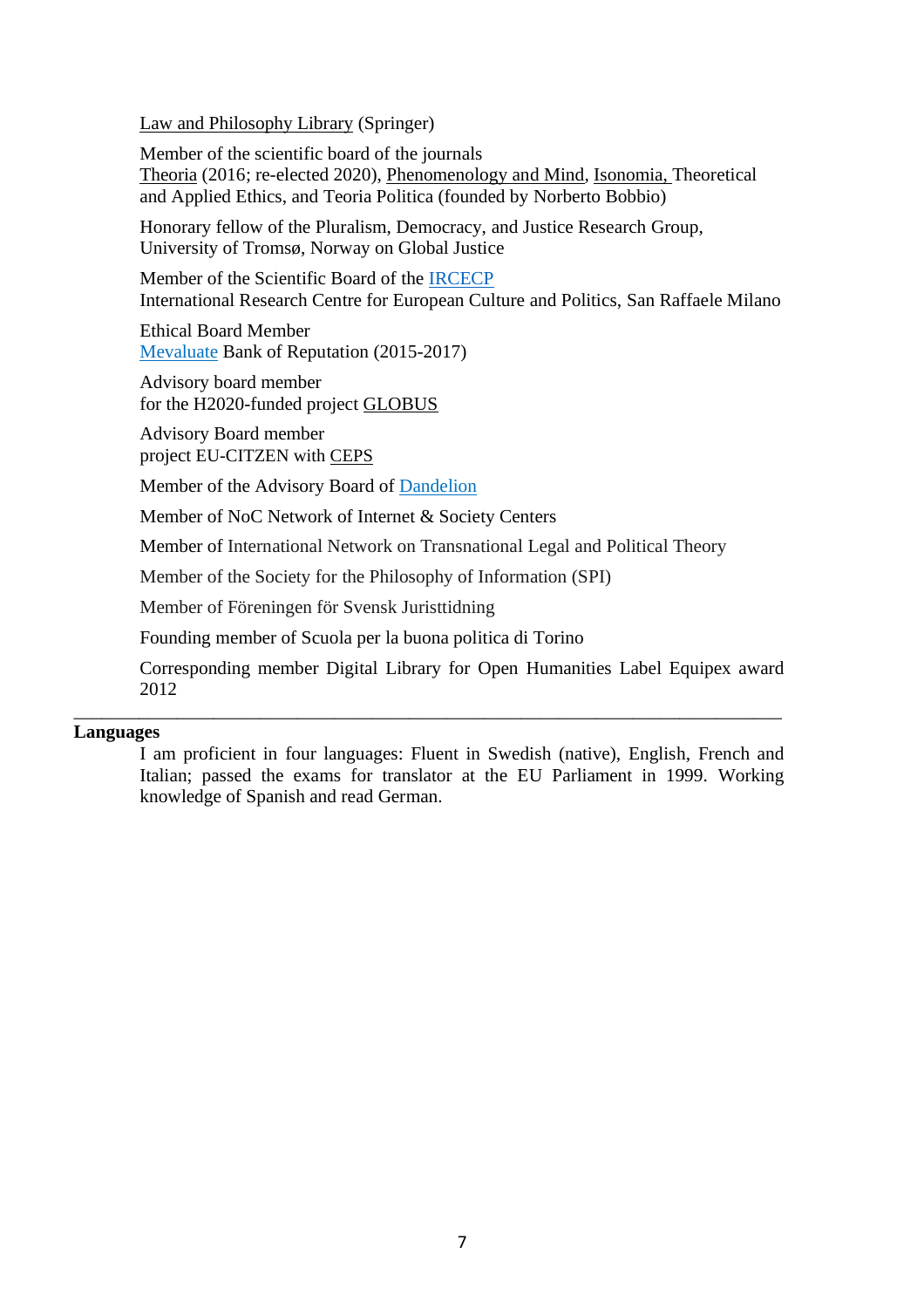# **List of selected publications**

*My complete list of publications includes translations to/from English, Italian, Swedish and French; extensive review activity as member of editorial teams of several journals, editing of around 80 encyclopedia entries and a textbook on the history of Europe.*

\_\_\_\_\_\_\_\_\_\_\_\_\_\_\_\_\_\_\_\_\_\_\_\_\_\_\_\_\_\_\_\_\_\_\_\_\_\_\_\_\_\_\_\_\_\_\_\_\_\_\_\_\_\_\_\_\_\_\_\_\_\_\_\_\_\_\_\_\_\_\_

# **MONOGRAPHS**



*[Hacia una teoría funcionalista de la ciudadanía](https://www.marcialpons.es/libros/hacia-una-teoria-funcionalista-de-la-ciudadania/9788491236191/)* Marcial Pons, 2019 Available in open access here[: https://www.marcialpons.es/media/pdf/9788491236191.pdf](https://www.marcialpons.es/media/pdf/9788491236191.pdf)



*[European Citizenship After Brexit](https://www.amazon.it/dp/3319517732)* Palgrave Studies in European Politics 2017 Selected literature by the European Parliament Policy Department for Citizens' Rights and Constitutional Affairs. Downloads 61K by September 2019. Metric[s here](http://www.bookmetrix.com/detail/book/27a0da32-9909-43e3-be09-86eba44f1a0a#downloads) Book launches organised in 2017 at Uppsala Law School, University of Aarhus, Stockholm Law School, Glasgow Law School, New York College in New York (CUNY), University of Turin, Universitat Pompeu Fabra (Barcelona) Extract published in *The Spokesman* – Bertrand Russell Peace Foundation [\(Issue 136\)](http://www.spokesmanbookshop.com/) June 2017



### *Cittadini e non*. *Forme e funzioni [dell'inclusione e dell'esclusione](http://www.fupress.com/catalogo/cittadini-e-no--forme-e-funzioni-dell-inclusione-e-dell-esclusione/2460)* Firenze University Press 2014 Reviewed i[n D&QP](http://www.dirittoequestionipubbliche.org/page/2015_n15-1/03_rece_15-Grifo.pdf) 2015/2[; Ragion Pratica](http://papers.ssrn.com/sol3/papers.cfm?abstract_id=2641225) 2015/1, in [Juragentium](http://www.juragentium.org/books/it/archibugi.html) 2016.

A special issue of [Materiali per una cultura giuridica](https://www.rivisteweb.it/issn/1120-9607) (2015/2) was dedicated to the functionalist theory of citizenship defended in the book. A conference on the same topic took place at University of Genova 5-6 February 2015. The bookpresentation at the Italian institute of culture in Toronto is now available on [YouTube.](https://www.youtube.com/watch?v=yboQmqkkEUE) Book presentations also at [Sant'Anna](http://www.sssup.it/events_detail.jsp?IDAREA=207&ID_EVENT=2326>EMPLATE=ist_home.jsp) Legal Studies, [Università di Torino,](https://www.facebook.com/photo.php?fbid=10152472196937473&set=a.428127827472.192155.639622472&type=1&theater) [Palermo,](https://www.facebook.com/photo.php?fbid=10152414938322473&set=pcb.10152414943392473&type=1&theater) Istituto di cultura italiana di [Montreal,](http://www.iicmontreal.esteri.it/IIC_Montreal/webform/SchedaEvento.aspx?id=473) [LUISS](http://www.luiss.it/evento/2016/03/31/presentazione-del-volume-cittadini-e-no-forme-e-funzioni-dellinclusione-e-dellescl) Guido Carli University, Univ. Roma Tre, EU Centre d'excellence at [McGill.](http://www.centreurope-montreal.ca/fr/activites-nouvelles/activites/articles/erosion-ou-consolidation-de-la-citoyennete-de-l/) The book is being translated to English and Spanish.



*[A Real Mind. The Life and Work of Axel Hägerström](http://books.google.co.uk/books?id=GOk1Jca72UgC&printsec=frontcover&dq=patricia+mindus&source=bl&ots=PNg3f9LXMh&sig=VEKVshvdKU1lLq8gI9-sZsTAPJI&hl=en&ei=et7nTOGtGsHKhAfR7bzADA&sa=X&oi=book_result&ct=result&resnum=4&ved=0CCgQ6AEwAw#v=onepage&q&f=false)* Springer 2009 Reviewed in *Theoria, ARSP*, *Int J Semiot Law Oikeus 1/2010: 60*–63 and *SvT* 2012/2 Awarded the Luisa Guzzo Foundation Prize

#### **EDITED WORKS**

[The Cambridge Companion to Legal Positivism,](/Users/patmi287/Desktop/) Cambridge University Press (forthcoming 2021). Coed. Torben Spaak

 [Encyclopedia of the Philosophy of Law and Social Philosophy,](https://link.springer.com/referencework/10.1007/978-94-007-6730-0) Section *Legal Schools of Thought* in Springer (2016- ongoing) (currently 86 entries edited)

[The Legacy of John Austin's Jurisprudence,](http://link.springer.com/book/10.1007/978-94-007-4830-9/page/1) Springer 2012. Co-ed. Michael Freeman. Best-selling ebook in its category 2013

[Axel Hägerström and Modern Social Thought](https://www.academia.edu/7598402/Axel_H%C3%A4gerstr%C3%B6m_and_Modern_Social_Thought) co-ed. Stephen P. Turner, Sven Eliaeson (Oxford: Bardwell Press 2014)

[reviewed LoStato 2014/3[; Sociologisk Forskning](http://du.diva-portal.org/smash/get/diva2:855057/FULLTEXT01.pdf) 2015/3[; D&QP](http://www.dirittoequestionipubbliche.org/page/2014_n14/30-rece_Calzolari.pdf) n. 14/2014; Utopia y Praxis Latinoamericana 2017/1[; Lychnos](http://www.vethist.idehist.uu.se/lychnos/) 2015[; Filosofisk Tidskrift](http://www.bokforlagetthales.se/filosofisktidskrift/page2/page2.html) 2016/1[; Max Weber Studies 2016/1;](http://www.filosofi.uu.se/digitalAssets/556/556458_3review-ha-g-100-2016-max-weber.pdf) *Theoria* [2016 vol. 82 issue 4\]](http://onlinelibrary.wiley.com/doi/10.1111/theo.12107/full)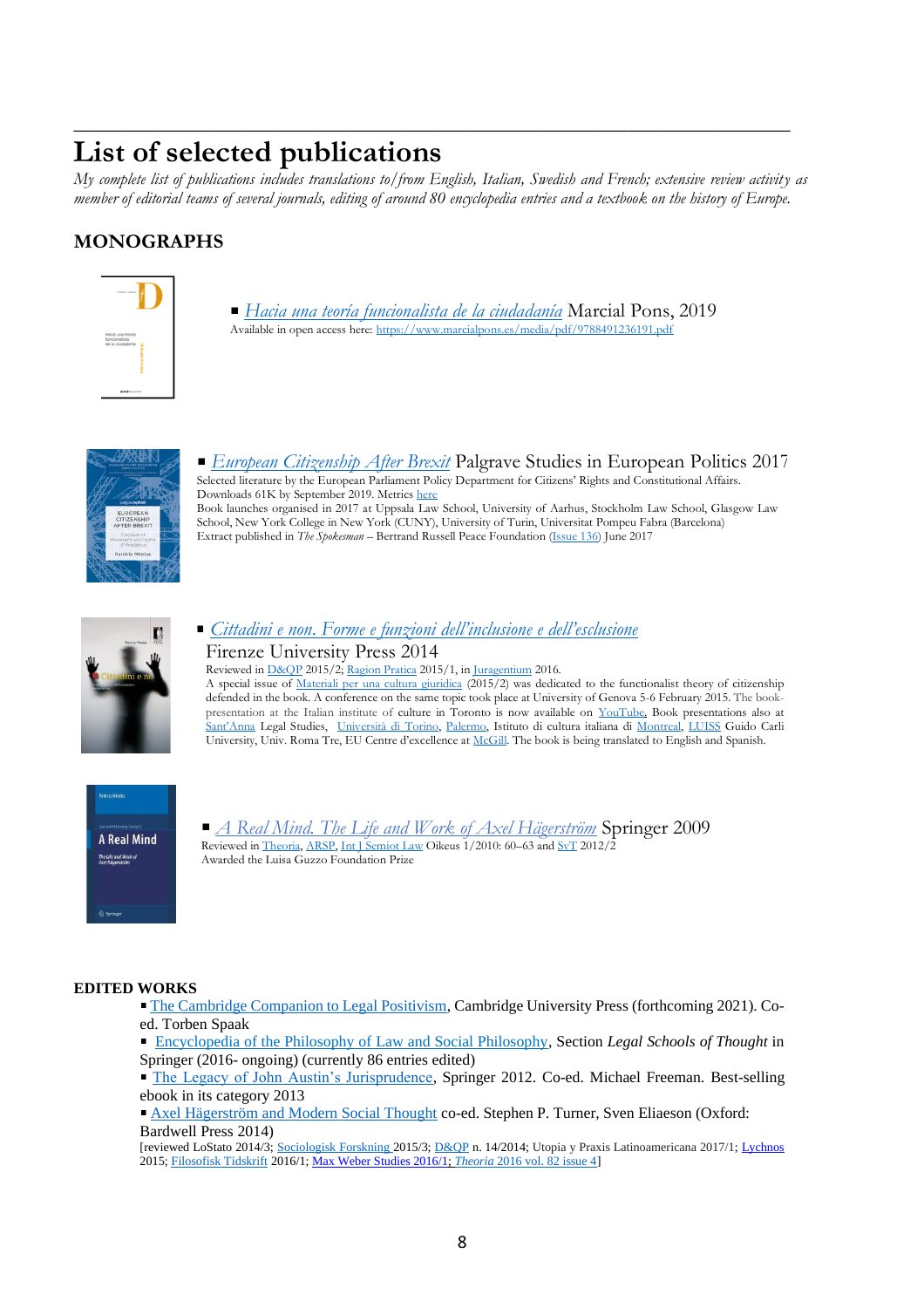#### **SPECIAL ISSUES EDITED**

Editor of the special issue *[The Justice of Others: Arbitrary Law-making in Contemporary Migration](https://www.ntnu.no/ojs/index.php/etikk_i_praksis/article/view/3830)  [Policy](https://www.ntnu.no/ojs/index.php/etikk_i_praksis/article/view/3830)*. Nordic Journal of Applied Ethics (2020: 2)

**Co-editor of the special issue** *[Women Contemporary Philosophy: Voices from Scandinavia](https://onlinelibrary.wiley.com/page/journal/17552567/special_issues)*. Theoria (Wiley) 2020. Co-ed. Elena Prats.

Co-editor of the special issue *Migration and [Quality of Legislation](https://www-tandfonline-com.ezproxy.its.uu.se/toc/rtpl20/7/2?nav=tocList)*. Theory & Practice of Legislation (2020, issue 1). Co-ed. Elena Prats

Co-editor of the Special Issue *[Public Domain And Democracy in the Digital Age](https://www.ntnu.no/ojs/index.php/etikk_i_praksis/announcement/view/16)* Nordic Journal of Applied Ethics (N. 1, 2016). Co-ed. Nils Säfström

Editor of the Special Issue *[European Citizenship: Twenty Years On](http://www.germanlawjournal.com/index.php?pageID=2&vol=15&no=5)* German Law Journal (August issue, 2014, vol. 5)

Co-editor of the Special Issue on ["Realist Conceptions of Legislation"](http://uu.diva-portal.org/smash/get/diva2:627342/FULLTEXT01.pdf) *[Legisprudence/The Theory and](http://www.ingentaconnect.com/content/hart/tpl/2013/00000001/00000001;jsessionid=4qsqd5fepg9ht.alice)  [Practice of Legislation](http://www.ingentaconnect.com/content/hart/tpl/2013/00000001/00000001;jsessionid=4qsqd5fepg9ht.alice)* Vol. 1, Number 1, June 2013; co-ed. Pierre Brunet & Eric Millard

*Legitimacy 2.0 – [E-democracy and Public Opinion in the Digital Age.](http://uppsala.academia.edu/PatriciaMindus/Books/1523457/LEGITIMACY_2.0_E-DEMOCRACY_AND_PUBLIC_OPINION_IN_THE_DIGITAL_AGE_edited_by_PATRICIA_MINDUS_ANDREA_GREPPI_MASSIMO_CUONO)* Selected papers from the IVR Special Workshop, co-ed. A. Greppi, M. Cuono, in *Law, Technology and Society – IVR Proceedings*, Frankfurt a.M. 2013

#### **ARTICLES**

When is Lack of Emotion a Problem for Justice? Four Views on Legal Decision-makers' Emotive Life, *Critical Review of International Social and Political Philosophy* (forthcoming 2021)

A Right to Leave but No Right to Enter Elsewhere? Uncovering the Finisterrae in the Migration Regime in Human Rights (co-authored with Guilherme Marques Pedro), *Latin American Journal of Human Rights* (forthcoming 2021)

[Towards a Theory of Arbitrary Law-making in Migration Policy.](https://www.ntnu.no/ojs/index.php/etikk_i_praksis/article/view/3712) *Nordic Journal of Applied Ethics*, 2020:2

[Introduction](https://www.ntnu.no/ojs/index.php/etikk_i_praksis/article/view/3830/3572) to 'The Justice of Others: Arbitrary Law-Making in Contemporary Migration Policy'. Special issue in *Nordic Journal of Applied Ethics*, 2020:2.

[Women in Philosophy: Voices from Scandinavia –](https://onlinelibrary.wiley.com/doi/full/10.1111/theo.12290) An Introduction (co-author Elena Prats). THEORIA, 2020, 86, 704–708

[Om vissa juridiska föreställningars sanning,](https://svjt.se/content/om-vissa-juridiska-forestallningars-sanning?fbclid=IwAR1YT58gGtaU5tG55uu5mS8CR00Esk5Zf-s2Nr-FjhuROL3IjnfuSu_F3pE) *Svensk Juristtidning*, Mars 2020

[Quality of Law Meets Migration Policy: An Introduction](https://www.tandfonline.com/doi/full/10.1080/20508840.2020.1729554) (co-author Elena Prats), in *Theory and Practice of Legislation*, 2020[, Volume 7](http://url310.tandfonline.com/ls/click?upn=odl8Fji2pFaByYDqV3bjGMQo8st9of2228V6AcSFNq2Vgk49wf2COskn6r9zWELvnh3dA0Fr0cdmjQzBSbBb-2F4nbx-2BIhO-2FMoaqkTTzOy4RaHoHB3E-2Fkm5LmmLIvYa8hlXK8x_-2F2Ce3NhTMiWIwvgWzERJRHtYgvdal9idULhvKrWUgwmDUc-2FDvbrMDWSUOucD-2BMo-2FbraHw-2BMbRZJOl1ZF0X4jq-2FVhZUo5gqTezZFLh1sRUlQOheYoqCSmt0xop5H-2B1ONU6lwDdAOjF3sXfK62dFeAoZuUTJpEFMD18BRfd6nSJwfII4OI12Soy6I25P-2F71RVPZFCu3Nnh7BUYlJRql2JGrNDxAuzR3hOrIudvOWqpDt0XxvKofesDM1dBSxBGUyooiz-2BLHsm5nfw67b6sFuoDmvHeMr6gtu2JU1op8JQxu8pqXi-2FjllU175DaMyaspSFC) [Issue 2,](http://url310.tandfonline.com/ls/click?upn=odl8Fji2pFaByYDqV3bjGMQo8st9of2228V6AcSFNq0XJZchXQ7mOzNpxtVLB1FXWnVohrMbd1KXo-2BaKp7rw1A-3D-3DMuTP_-2F2Ce3NhTMiWIwvgWzERJRHtYgvdal9idULhvKrWUgwmDUc-2FDvbrMDWSUOucD-2BMo-2FbraHw-2BMbRZJOl1ZF0X4jq-2FVhZUo5gqTezZFLh1sRUlQOheYoqCSmt0xop5H-2B1ONUrMFzS6YAvscPYPm3DhMYOD-2BuinadiDS7IK0CC8GntTMGp-2BFDuFh-2Fro-2FEhCAET2x9rITlDekTlro3UgbUu69L-2FGqBjypNkC1TV1PaXO5RuZ7KkPXImAUKYfRxoMfv9aZzo7Qw5RDaNAAh4u7aeD5ZumnlkYydEG-2BvOux6HzeZaFHH7NktZZgnJhnOzVXheCPg) pp. 73-84.

[Cidadania, Identidade e o Poder Soberano de Excluir](http://rmp.smmp.pt/wp-content/uploads/2019/08/6.RMP_158_Patricia_Mindus_3PAG.pdf) in *Revista do Ministério Publico*. Ano 40, n. 158 (abr-jun) 2019, pp. 117-139. Portuguese translation by Heitor Pagliaro

[Who Should Be Citizen? On Aristotle's Theory of Citizenship](https://uu.diva-portal.org/dream/add/add4.jsf) in *Teoria Politica* 2018/1, pp. 127-137

[La cittadinanza 'a pagamento' nell'Unione europea](http://uu.diva-portal.org/smash/record.jsf?pid=diva2%3A1196721&dswid=664) in *Quaderni costituzionali, Rivista italiana di diritto costituzionale,*1/2018, pp. 246-252.

[Verso una teoria del diritto per l'età delle migrazioni di massa. Una tipologia del potere arbitrario](/Users/patmi287/Downloads/Mindus.Cuono_RFD_finale%20(1)%20(1).pdf) (coauthor Massimo Cuono) *Rivista di Filosofia del Diritto* 2018/1, pp. 11-31.

[Enacting European Citizenship](https://spokesmanbookshop.com/epages/36621f87-f6e8-411d-b941-d46fe29be74c.sf/en_GB/?ObjectPath=/Shops/36621f87-f6e8-411d-b941-d46fe29be74c/Products/SPK136) 2017 *The Spokesman* (Issue 136, pp. 27-31)

[La gestión privada del gobierno de Internet: La capacidad de autodeterminación en juego](http://www.diva-portal.org/smash/record.jsf?dswid=-5008&pid=diva2%3A974081&c=15&searchType=SIMPLE&language=en&query=Mindus+patricia&af=%5B%22publicationTypeCode%3Aarticle%22%5D&aq=%5B%5B%5D%5D&aq2=%5B%5B%5D%5D&aqe=%5B%5D&noOfRows=50&sortOrder=author_sort_asc&onlyFullText=false&sf=all) 2016 *Revista de Estudios Políticos* (2016, Vol. 173, 113-140)

[Citizenship and Arbitrary Law-making: On the Quaintness of Non-national Disenfranchisement,](http://www.fupress.net/index.php/smp/article/view/18287) in SMP *Società Mutamento Politica,* special issue Citizenships of Our Times (vol. 7, n. 13, 2016)

[Filosofisk syn på medborgarskap,](http://uu.diva-portal.org/smash/record.jsf?pid=diva2%3A1040240&dswid=-5304) *Filosofisk Tidskrift*, Vol. 37, no 3, 38-44.

Citizenship and Arbitrary Law-Making: [On the Quaintness of Non-national Disenfranchisement](http://www.fupress.net/index.php/smp/article/view/18287) in

Lorenzo G. Baglioni (ed) Special issue on "Citizenships of our time" in *SMP Italian Sociology Review* vol. 7, n. 13, pp. 103-118, 2016

Public domain and democracy in the digital age. Co-author Nils Säfström. *Nordic Journal of Applies Ethics 2016/1:* [https://www.ntnu.no/ojs/index.php/etikk\\_i\\_praksis/article/view/1992/1987](https://www.ntnu.no/ojs/index.php/etikk_i_praksis/article/view/1992/1987)

ГНІВ РОЗУМУ І БЛАГОДАТЬ ПОЧУТТІВ: ОБҐРУНТОВУЮЧИ ЕМОЦІЇ У ПРАВІ [The Wrath of Reason and The Grace of Sentiment: Vindicating Emotion in Law] (Ukrainian translation by Kateryna Buriakovs'ka) published in Філософія права і загальна теорія права/Filosofia prava i zagalna teoria prava, Ed. by Sergiy Maksymov, Yaroslav Mudryi National Law University (Kharkiv, Ukraine) 2015 [More on the Functional Theory of Citizenship.](https://www.rivisteweb.it/doi/10.1436/81407) Reply to critics in ["Materiali](https://www.rivisteweb.it/issn/1120-9607/issue/6765) per una storia della cultura [giuridica",](https://www.rivisteweb.it/issn/1120-9607/issue/6765) 2/2015, pp. 521-544

Libertà politica e nuove tecnologie, *Ragion Pratica* 2015, vol. 44, pp. 9-37

Perché la democrazia è nordica? Alf Ross e il dibattito sulla democrazia, in *Analisi & Diritto* 2015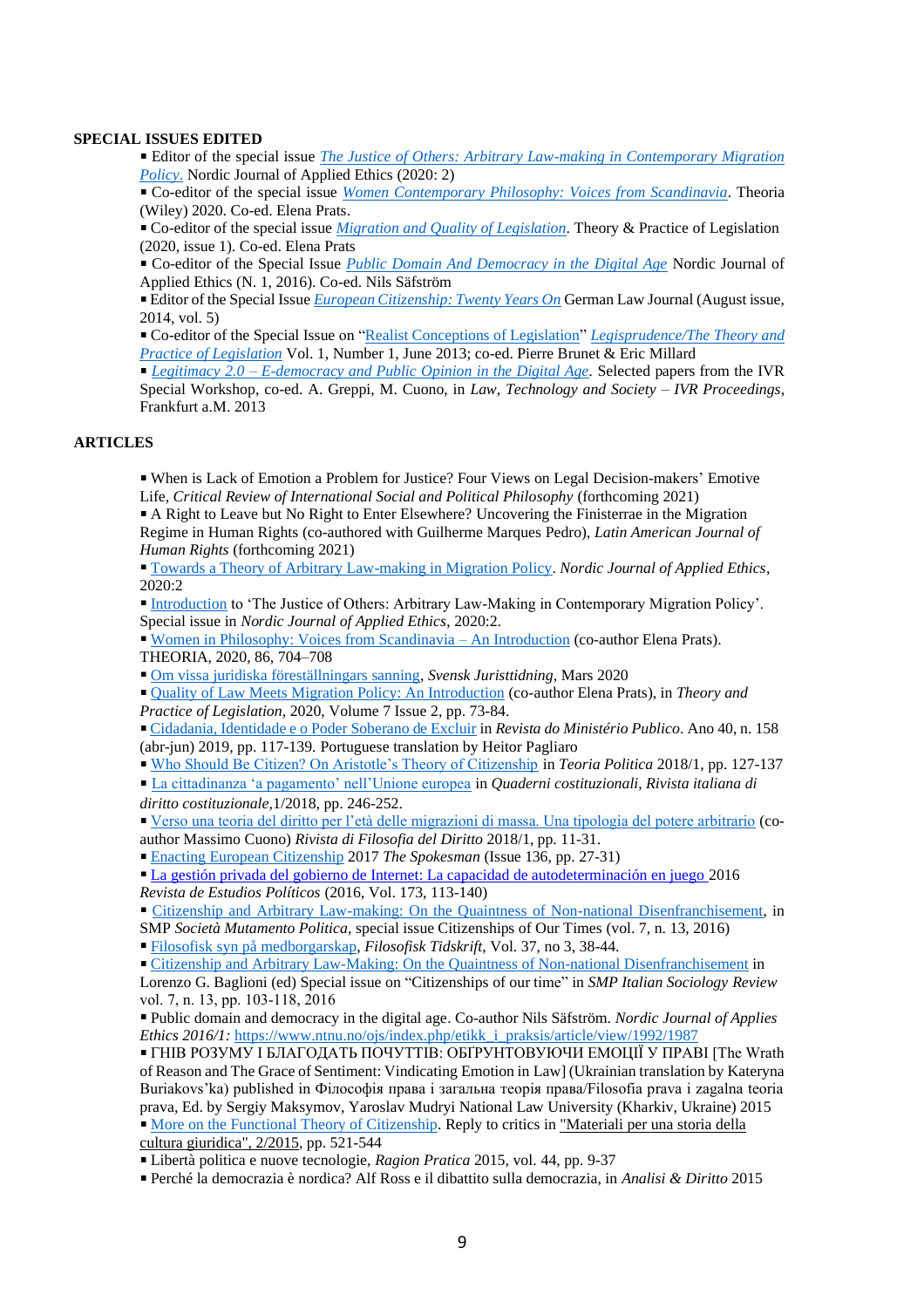[Realism Today. On Dagan's Quest Beyond Cynicism and Romanization of Law.](http://link.springer.com/article/10.1007%2Fs11196-014-9397-2#page-1) *International* 

*Journal for the Semiotics of Law*, October 2014.

[Dimensions of European Citizenship](http://www.germanlawjournal.com/index.php?pageID=11&artID=1639) in *German Law Journal* special issue on European Citizenship, August 2014

[Axel Hägerström on Law-making.](http://www.ingentaconnect.com/content/hart/tpl/2013/00000001/00000001/art00002?crawler=true) *Legisprudence/The Theory and Practice of Legislation* Volume 1, Number 1, June 2013, 7-32

[La magia dei diritti soggettivi nel realismo scandinavo.](https://agenda.unibocconi.it/eventi/attach/Mindus_I_magici_diritti_soggettivi%5B1%5D20120131121649.pdf) *Materiali per una cultura giuridica* (2012:2) 479-502

[Cittadinanza, identità e il sovrano potere di escludere.](http://www.rivisteweb.it/doi/10.1415/38543) *Ragion Pratica* (2012) Vol. 39, Number 2, 477-494

[Between Democracy and Nationality: Citizenship Policies in the Lisbon Ruling](http://papers.ssrn.com/sol3/papers.cfm?abstract_id=1855566) (co-author M. Goldoni) *European Public Law*, Vol. 18, No. 2, 2012, 351-371

['Gli anni svedesi di Ernst Cassirer e il confronto con Axel Hägerström'](http://www.mulino.it/rivisteweb/scheda_articolo.php?id_articolo=37258) (2012) *Rivista di filosofia* CII, 2, 277-304

[Doppiando il Capo Horn della scienza del diritto.](http://uu.diva-portal.org/smash/get/diva2:555611/FULLTEXT02) Sull'oggettivismo post-metafisico quale

fondamento del positivismo inclusivo. *Teoria politica*, 2012(2), 143-160

[Sorting Out Modern Emergency Rules -](http://uu.diva-portal.org/smash/record.jsf?searchId=2&pid=diva2:465982) A Theoretical Framework. *[Redescriptions. Finnish Yearbook](http://www.jyu.fi/yhtfil/redescriptions/editornote.htm)  [for Political Philosophy](http://www.jyu.fi/yhtfil/redescriptions/editornote.htm)* 2010:14, 109-134

[Anatomia del cittadino. Tre modi di intendere la cittadinanza e alcuni problemi indesiderati.](http://revistas.marcialpons.es/fichaarticulo.php?id_articulo=1057) *Analisi e Diritto*, 2009, 73-97

[The Contemporary Debate on Citizenship.](http://revus.revues.org/425) Some Remarks on the Erased of Slovenia. *Revus – European Constitutionality Review* 2009:9, 29-44, Slovenian version transl. by Jernej Ogrin.

Nostalgia per Cincinnato? Elementi per una fenomenologia dell'emergenza. *Materiali [per una cultura](http://www.mulino.it/edizioni/riviste/scheda_rivista.php?issn=1120-9607)  [giuridica](http://www.mulino.it/edizioni/riviste/scheda_rivista.php?issn=1120-9607)*, 2007: 2, 481-523

Il letto di Procuste. L'inadeguatezza del lessico politico moderno per l'Europa. *Teoria politica*, 2004:3, 35-62

### **BOOK CHAPTERS & ENCYCLOPEDIA ENTRIES**

On Population Design. In S. Smet, V. Stoyanova (eds.) *Is Europe Losing its Democratic Compass?*  (forthcoming 2021)

Un popolo di navigatori o di trasmigratori? In V. Pazé, M. Cuono (eds.) *Ciò che è reale è irrazionale? Dialogando con Michelangelo Bovero,* Accademia University Press (forthcoming 2021) Trust in Law (co-author Triantafyllos Gouvas) in Judith Simon (ed.) *[Routledge Handbook of](https://www.routledge.com/The-Routledge-Handbook-of-Trust-and-Philosophy/Simon/p/book/9781138687462)* 

*[Philosophy of Trust](https://www.routledge.com/The-Routledge-Handbook-of-Trust-and-Philosophy/Simon/p/book/9781138687462)*, 2020

[A Constitutional Eyesore After Brexit: EU Citizenship and British Nationality,](http://uu.diva-portal.org/smash/get/diva2:1353357/FULLTEXT01.pdf) *[Citizenship in Times of](https://www.e-elgar.com/shop/citizenship-in-times-of-turmoil)  [Turmoil?](https://www.e-elgar.com/shop/citizenship-in-times-of-turmoil) Theory, Practice and Policy*, ed. by Devyani Prabhat, Edward Elgar 2019, pp. 151-173. [Vad är medborgarskap?](http://uu.diva-portal.org/smash/record.jsf?dswid=7675&pid=diva2%3A1353385&c=1&searchType=SIMPLE&language=en&query=patricia+mindus+vad+%C3%A4r&af=%5B%5D&aq=%5B%5B%5D%5D&aq2=%5B%5B%5D%5D&aqe=%5B%5D&noOfRows=50&sortOrder=author_sort_asc&sortOrder2=title_sort_asc&onlyFullText=false&sf=all) i *[Juridiska grundbegrepp](https://www.studentlitteratur.se/#9789144127118/Juridiska+grundbegrepp)*, red. C. Dahlman & L. Wahlberg, Studentlitteratur 2019, pp. 377-402.

The Wrath of Reason and the Grace of Sentiment: Vindicating Emotion in Law, in M. Sellars (ed.) *Law, Reason, and Emotion*, Cambridge University Press 2017, 202-237

Theorizing Conflicts and Politicisation in the EU. In A. Greppi (ed.), *[The Changing Role of Law in the](http://www.nomos-shop.de/_assets/downloads/9783832953614_lese01.pdf)  Age of Supra- [and Transnational Governance](http://www.nomos-shop.de/_assets/downloads/9783832953614_lese01.pdf)*, Nomos, Baden-Baden 2014

[Social Tools and Legal Gears: Hägerström on the Nature of Law.](http://uu.diva-portal.org/smash/record.jsf?searchId=2&pid=diva2:466329) In S. Eliaeson *et al.* (eds.), *[Axel](http://www.hagerstromcentennial.se/index.html)  [Hägerström and Modern Social Thought](http://www.hagerstromcentennial.se/index.html)*, Bardwell Press 2014, 257-282

 What Does E- [add to Democracy? Designing an Agenda for Democracy Theory.](http://www.igi-global.com/chapter/what-does-e--add-to-democracy/108394) In J. Bishop (ed.), *Transforming Politics and Policy in the Digital Age*, IGI Global 2014, 200-223

[Global Harmony and Rule of Law: An Empirical-Analytic Approach](http://papers.ssrn.com/sol3/papers.cfm?abstract_id=1866684) in Thomas Bustamante & Oche Onazi, eds., *[Global Harmony and the Rule of Law](http://www.steiner-verlag.de/reihe/view/titel/59025.html)*. Proceedings of the 24th World Congress of the IVR, vol. I, Franz Steiner Verlag, Leipzig 2012.

[Austin and Scandinavian Realism.](http://www.springerlink.com/content/hn243820786r1468/) In M. Freeman (ed.) *The Legacy of John Austin's Jurisprudence*, Springer 2012, 73-106

[Chi decide sul futuro del federalismo europeo?](http://uu.diva-portal.org/smash/record.jsf?searchId=2&pid=diva2:466000) In E. Vitale (ed.), *Quale federalismo?*, Giappichelli, Torino 2011, 117-142

*Sociedad Civil y ciudadanía en la tradición del bienestarismo. I*n J.M. Sauca, M.I. Wences *(*eds.) *[Lecturas de la sociedad civil. Una mapa contemporáneo de sus teorías](http://www.trotta.es/pagina.php?cs_id_pagina=13&cs_id_contenido=2220)*, Trotta, Madrid 2007, 219-244

[Axel Hägerström.](http://ivr-enc.info/index.php?title=H%C3%A4gerstr%C3%B6m,_Axel) In A. Peczenik (ed.) *Encyclopaedia of Jurisprudence, Legal Theory and Philosophy of Law*, Internationale Vereinigung für Rechts und Sozialphilosophie (2005)